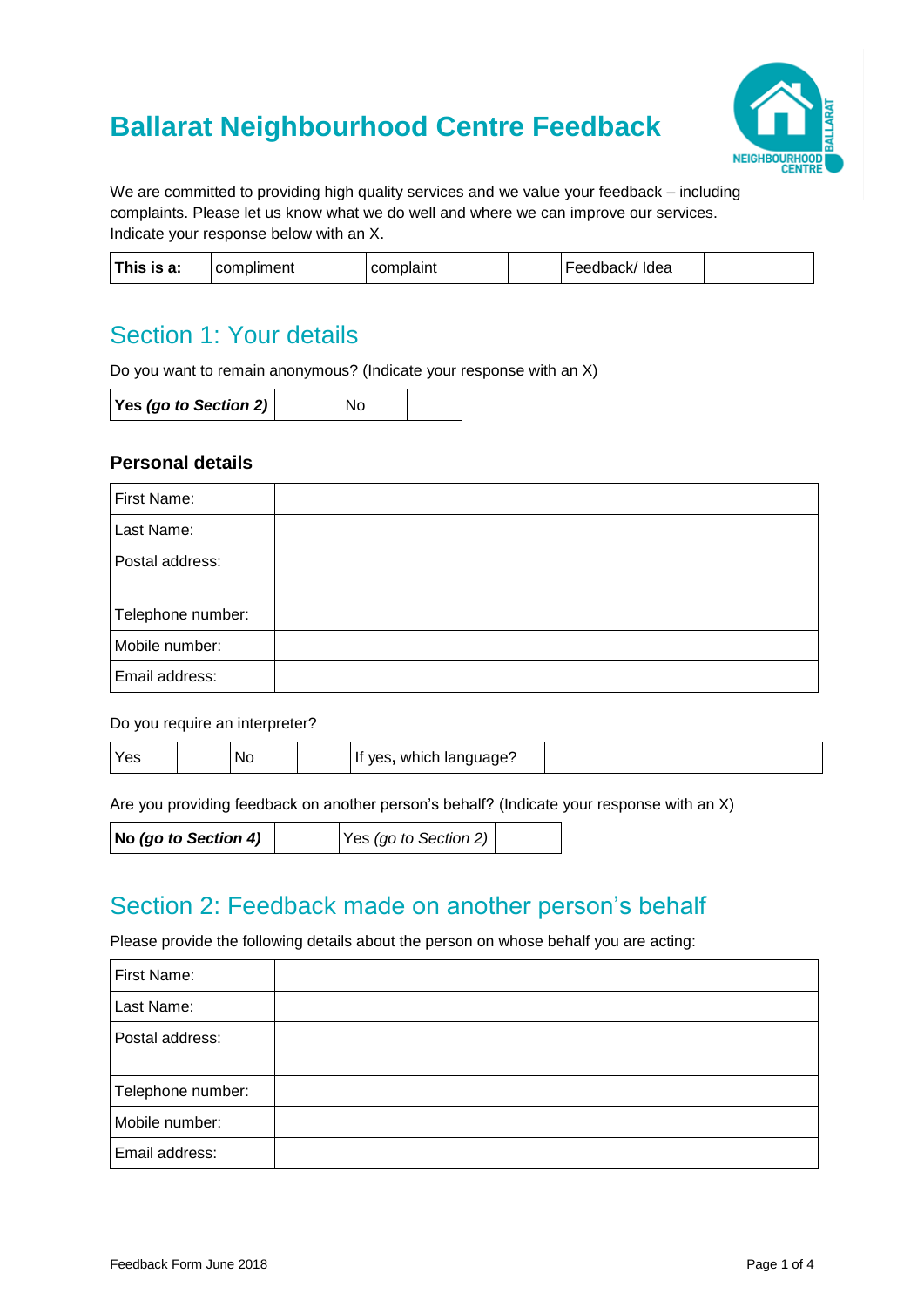#### **Please provide details of your relationship to the person on whose behalf you are acting:**

Are you a legal representative for the person who received the service? (e.g. parent of a child under 18 years or guardian – indicate your response with an X)

| Yes |  | No |  |
|-----|--|----|--|
|-----|--|----|--|

If **yes**, please provide details:

Does the person know you are making a complaint on their behalf? (Indicate your response with an X)

| res |  |  |  |
|-----|--|--|--|
|-----|--|--|--|

If **no**, please provide the reason why:

Are we able to speak with the person who received the service? (Indicate your response with an X)

| <b>Yes</b> |  |  |  |
|------------|--|--|--|
|------------|--|--|--|

If **no**, please provide the reason why:

### Section 3: Other person's consent for feedback made on their behalf

If you are providing this feedback on another person's behalf, we require the consent of the other person to obtain and pass on personal information relevant to this feedback. Please provide evidence of this consent when submitting this form, e.g., signed consent (as provided below) from the person on whose behalf you are acting.

I, (insert name of person giving consent) give permission to (insert name of person receiving consent) to provide or collect relevant information on my behalf to assist with this complaint/compliment or feedback, as necessary.

| Signature: | Date: |  |
|------------|-------|--|
|            |       |  |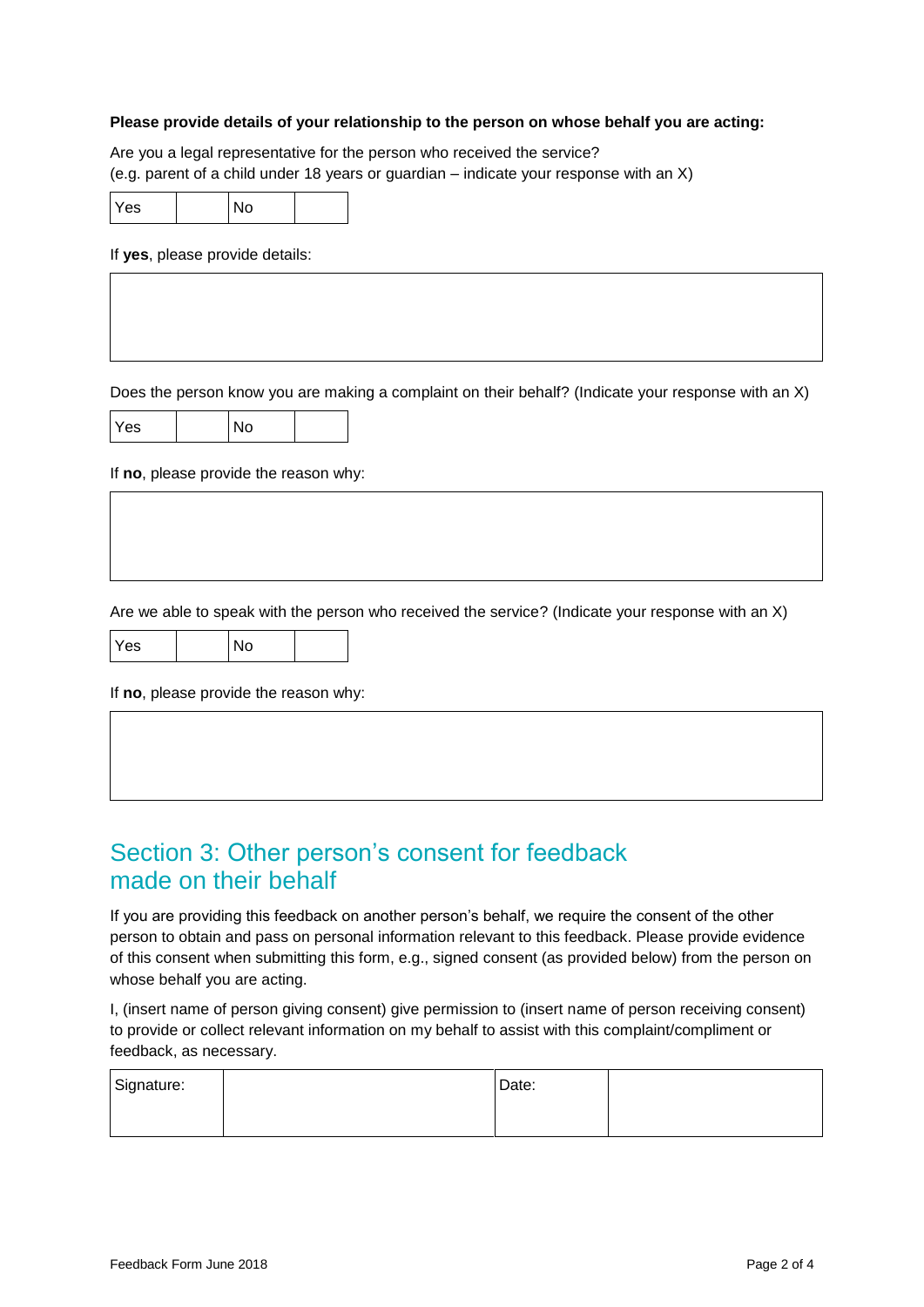## Section 4: Please give us your feedback

Please provide details of your main concerns, including what events led to you giving us your feedback, approximate dates and who was involved.

## Section 5: What action have you already taken in relation to this feedback?

Have you discussed your concerns with anyone at Ballarat Neighbourhood Centre? (Indicate your response with an X)

| Yes |  | N <sub>o</sub> |  |
|-----|--|----------------|--|
|-----|--|----------------|--|